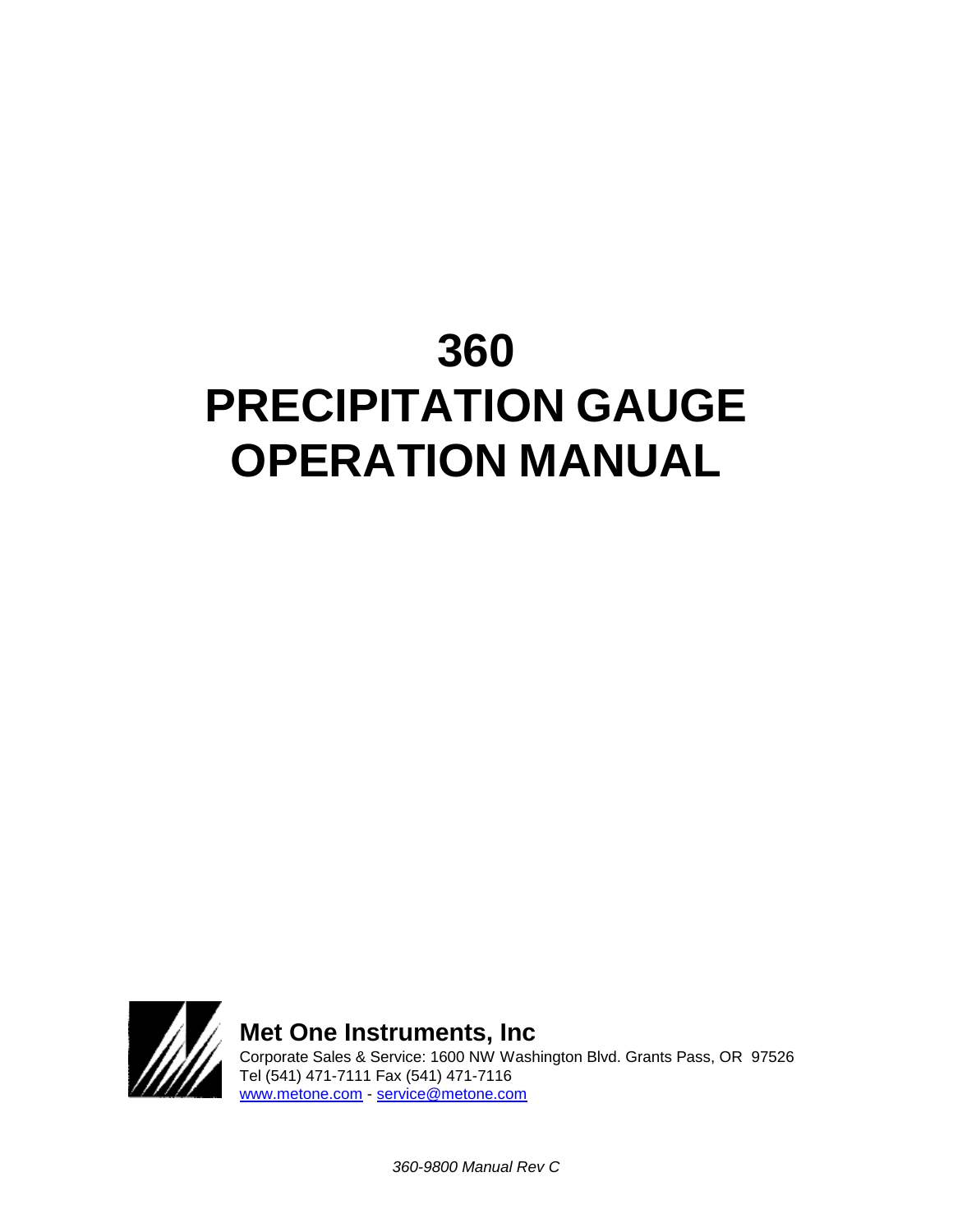## **Copyright Notice**

## **360 PRECIPITATION GAUGE OPERATION MANUAL**

© Copyright 2003 Met One Instruments, Inc. All Rights Reserved Worldwide. No part of this publication may be reproduced, transmitted, transcribed, stored in a retrieval system, or translated into any other language in any form by any means without the express written permission of Met One Instruments, Inc.

## **Technical Support**

Should you require support, please consult your printed documentation or our website [www.metone.com](http://www.metone.com/) to resolve your problem. If you are still experiencing difficulty, you may contact a Technical Service representative during normal business hours;

Monday – Friday 7:00 a.m. to 4:00 p.m. Pacific Time.

| Voice: | $(541)$ 471-7111 |
|--------|------------------|
|--------|------------------|

- Fax: (541) 471-7116
- E-Mail: service@metone.com
	- Mail: Technical Services Department Met One Instruments, Inc. 1600 NW Washington Blvd Grants Pass, OR 97526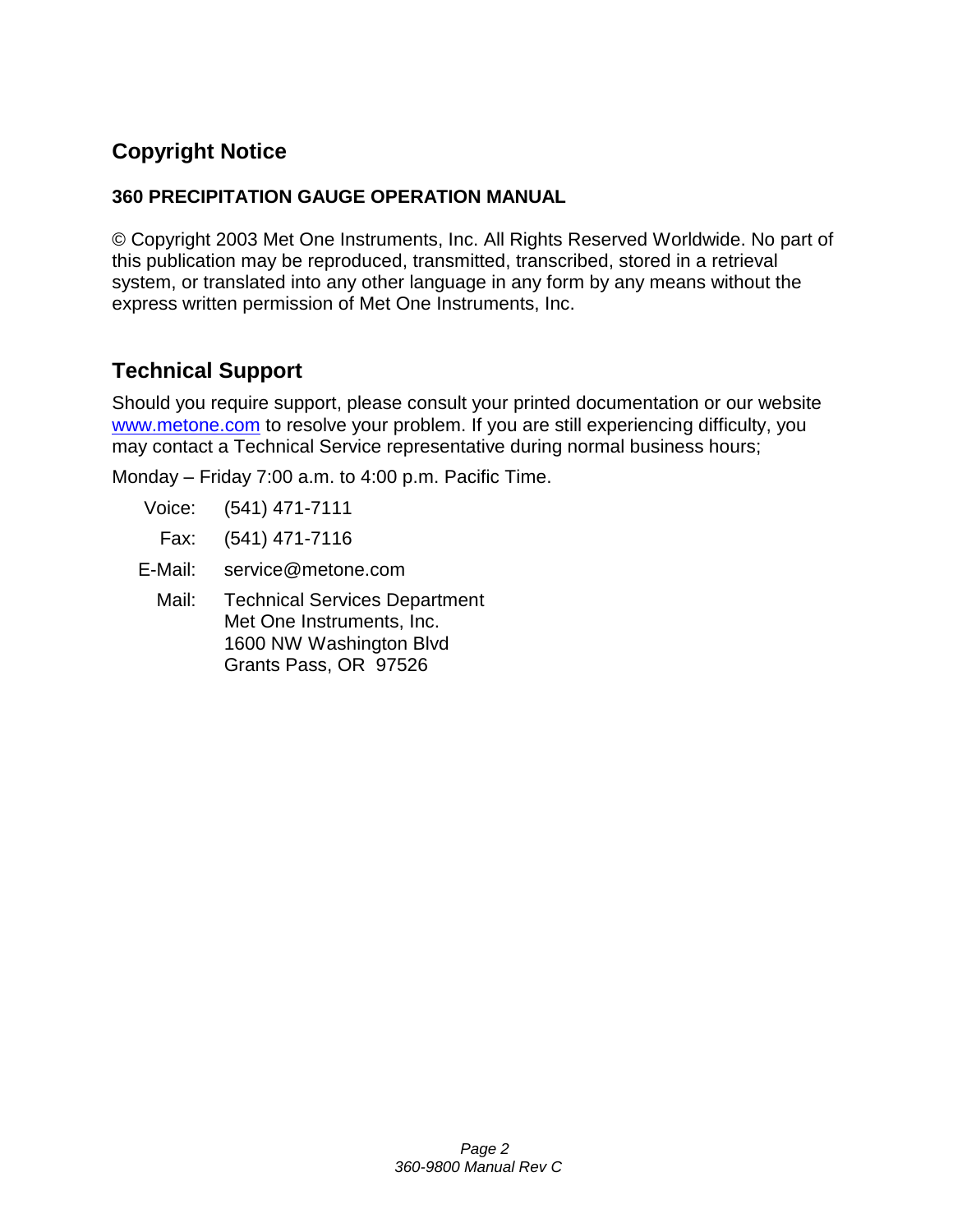# **Table of Contents**

| 1.0 <sub>l</sub> |  |
|------------------|--|
| 1.1.             |  |
| 1.2.             |  |
| 1.3.             |  |
| 2.0              |  |
|                  |  |
| 2.1.             |  |
| 2.2.             |  |
| 3.0              |  |

# **Table of Figures**

| FIGURE 2.4: 3519 SIGNAL CABLE WIRING & 3517 HEATER POWER CABLE WIRING  6 |  |
|--------------------------------------------------------------------------|--|
|                                                                          |  |
|                                                                          |  |
|                                                                          |  |
|                                                                          |  |
|                                                                          |  |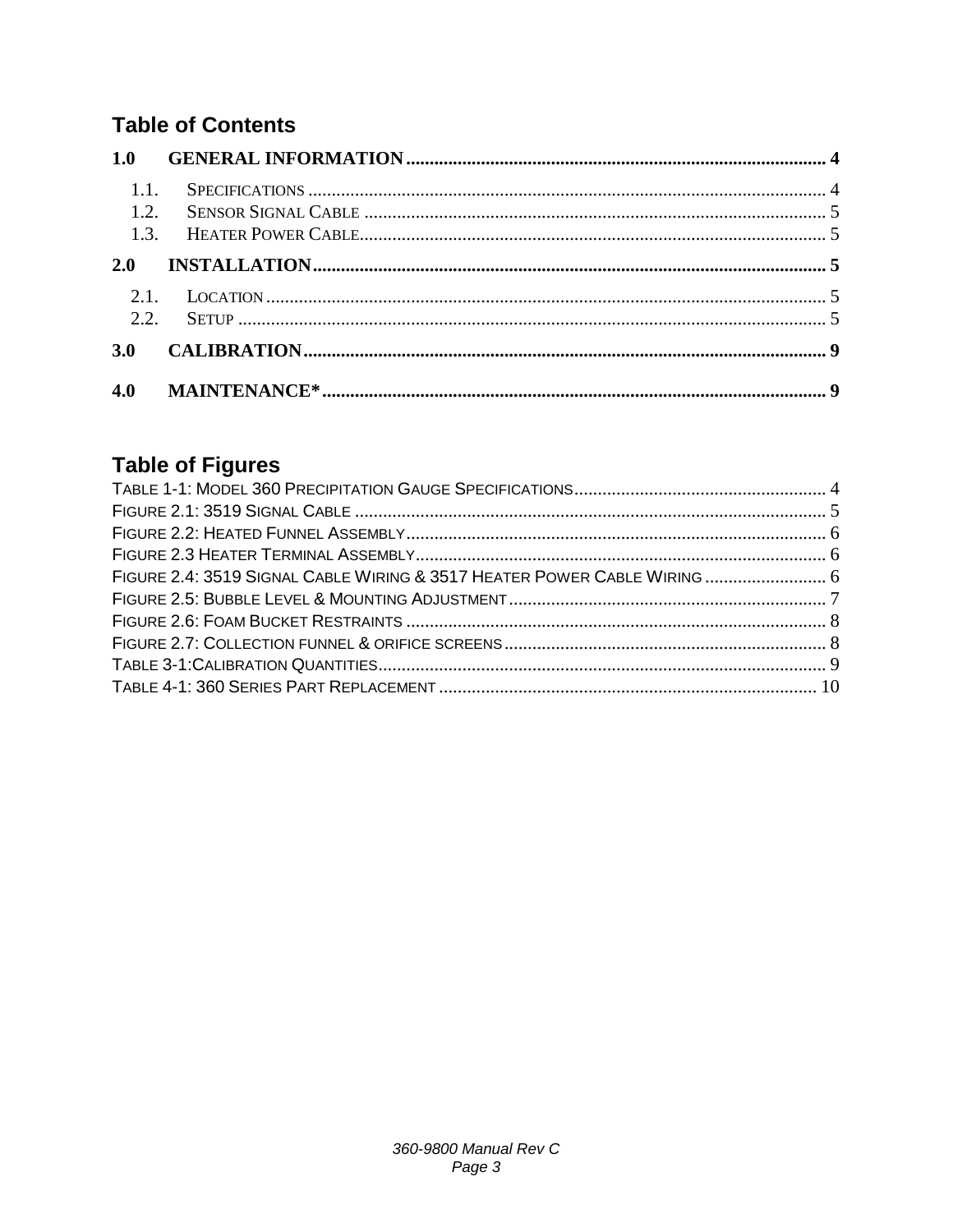## <span id="page-3-0"></span>**1.0 General Information**

NOTE: Remove screens during winter operation.

## <span id="page-3-1"></span>**1.1. Specifications**

The Model 360 Precipitation Gauge is an accurate, sensitive and low maintenance sensor designed to measure rainfall on a continuous basis. Water does not collect in the sensor, but is drained each time an internal bucket fills with 0.1mm, 0.2mm or .25mm of rainfall depending on set standard calibration, and a switch closure pulse is also sent to the translator module or data logger for counting. The sensor is calibrated at shipment and requires no adjustments after the mounting.

<span id="page-3-2"></span>

| <b>Rain Gauges:</b>           | <b>360 Rain</b>                                      | <b>362 Rain</b>                                      | <b>364 Rain</b>                                      |
|-------------------------------|------------------------------------------------------|------------------------------------------------------|------------------------------------------------------|
| Plastic Tip Bucket Model #:   | 360                                                  | 362                                                  | 364                                                  |
| Metal Tip Bucket Model #:     | $360 - 1$                                            | $362 - 1$                                            | $364 - 1$                                            |
| Funnel Area:                  | $200 \text{cm}^2$                                    | 200cm <sup>2</sup>                                   | 200cm <sup>2</sup>                                   |
| <b>Standard Calibration:</b>  | .25mm/tip or .01in/tip                               | .20mm/tip                                            | .10mm/tip                                            |
| Accuracy:                     | 0 to 30mm/hr $\pm$ 1.0%<br>30 to 120mm/hr $\pm$ 5.0% | 0 to 30mm/hr $\pm$ 1.0%<br>30 to 120mm/hr $\pm$ 5.0% | 0 to 30mm/hr $\pm$ 1.0%<br>30 to 120mm/hr $\pm$ 5.0% |
| Switch:                       | Reed Switch, rated at 10mA,<br>28VDC                 | Reed Switch, rated at 10mA,<br>28VDC                 | Reed Switch, rated at 10mA,<br>28VDC                 |
| <b>Operating Temperature:</b> | $0^{\circ}$ C to +60 $^{\circ}$ C                    | $0^{\circ}$ C to +60 $^{\circ}$ C                    | $0^{\circ}$ C to +60 $^{\circ}$ C                    |
| Height/ Weight:               | 30.5cm / .92kg                                       | 30.5cm / .92kg                                       | 30.5cm / .92kg                                       |

TABLE 1-1: MODEL 360 PRECIPITATION GAUGE SPECIFICATIONS

| <b>Rain &amp; Snow Gauges:</b>                           | 365 Rain & Snow                                      | 367 Rain & Snow                                      | 369 Rain & Snow                                      |
|----------------------------------------------------------|------------------------------------------------------|------------------------------------------------------|------------------------------------------------------|
| Plastic Tip Bucket Model #:                              | 365                                                  | 367                                                  | 369                                                  |
| Metal Tip Bucket Model #:                                | $365 - 1$                                            | $367-1$                                              | 369-1                                                |
| Funnel Area:                                             | $200 \text{cm}^2$                                    | 200cm <sup>2</sup>                                   | 200cm <sup>2</sup>                                   |
| <b>Standard Calibration:</b>                             | .25mm/tip or .01in/tip                               | .20mm/tip                                            | .10mm/tip                                            |
| Accuracy:                                                | 0 to 30mm/hr $\pm$ 1.0%<br>30 to 120mm/hr $\pm$ 5.0% | 0 to 30mm/hr $\pm$ 1.0%<br>30 to 120mm/hr $\pm$ 5.0% | 0 to 30mm/hr $\pm$ 1.0%<br>30 to 120mm/hr $\pm$ 5.0% |
| Switch:                                                  | Reed Switch, rated at 10mA,<br>28VDC                 | Reed Switch, rated at 10mA,<br>28VDC                 | Reed Switch, rated at 10mA,<br>28VDC                 |
| <b>Operating Temperature:</b>                            | $-25^{\circ}$ C to $+60^{\circ}$ C                   | $-25^{\circ}$ C to $+60^{\circ}$ C                   | $-25^{\circ}$ C to $+60^{\circ}$ C                   |
| <b>Thermostat Set Point for Funnel</b><br>& Base Heater: | $4.4^{\circ}$ C                                      | $4.4^{\circ}$ C                                      | $4.4^{\circ}$ C                                      |
| Heaters:                                                 | Funnel: 24VAC/DC, 75watt<br>Base: 24VAC/DC, 50watt   | Funnel: 24VAC/DC, 75watt<br>Base: 24VAC/DC, 50watt   | Funnel: 24VAC/DC, 75watt<br>Base: 24VAC/DC, 50watt   |
| Height/ Weight:                                          | 30.5cm / 1.1kg                                       | 30.5cm / 1.1kg                                       | 30.5cm / 1.1kg                                       |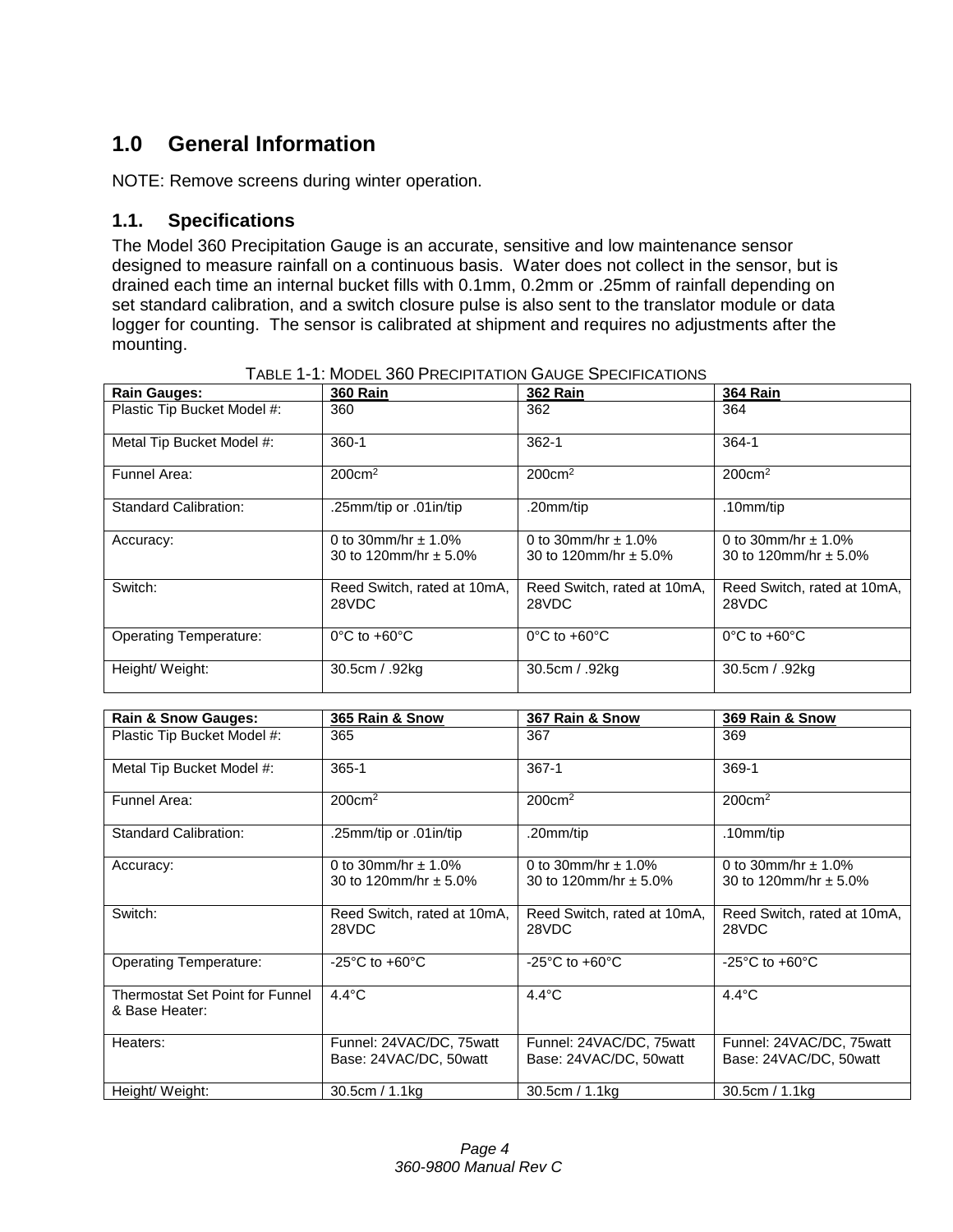### <span id="page-4-0"></span>**1.2. Sensor Signal Cable**

The Sensor Cable Is a vinyl-jacketed 2 conductor shielded cable connecting to the sensor via an internal terminal strip. Cable length is designated in XX feet on each cable part number label.

#### <span id="page-4-1"></span>**1.3. Heater Power Cable**

The Heater Power Cable Is a vinyl-jacketed 2 conductor shielded cable connecting to the sensor via an internal terminal strip. Cable length is designated in XX feet on each cable part number label.

## <span id="page-4-2"></span>**2.0 Installation**

#### <span id="page-4-3"></span>**2.1. Location**

Choose a site where the height of any nearby trees or other objects above the sensor is no more than twice their distance from the sensor. A uniform surrounding of objects (such as an orchard) is beneficial as a windbreak. Non-uniform surroundings (such as a nearby building) create turbulence, which affects accuracy.

#### <span id="page-4-4"></span>**2.2. Setup**

- 1. NOTE: The Rain gauge is designed for installation on a customer-built pedestal mount.
- 2. Prepare the pedestal for mounting and leveling the rain gauge.
- 3. Route the #3519 Signal Cable and if applicable the #3517 Heater Power Cable up through the pedestal center tube. (Refer to Figure 2.1)



FIGURE 2.1: 3519 SIGNAL CABLE

<span id="page-4-5"></span>4. On the rain gauge, remove three screws/washers near bottom of housing that secure housing to base. Slowly and carefully lift the housing straight up from base.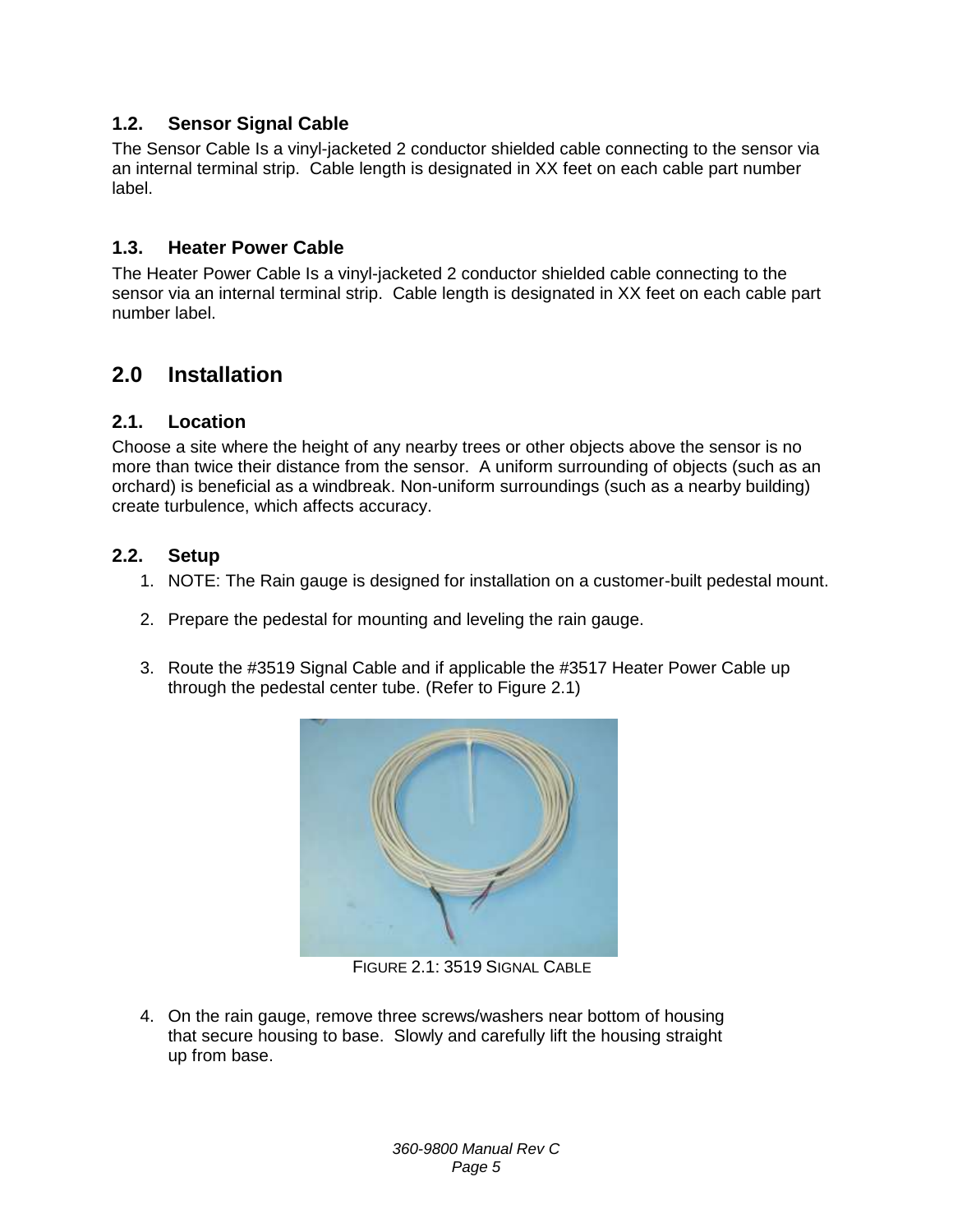NOTE: If rain gauge is heated carefully disconnect the funnel heater from the heater wiring terminal block. Insure that all wiring is connected properly before closing the housing.



FIGURE 2.2: HEATED FUNNEL ASSEMBLY



FIGURE 2.3 HEATER TERMINAL ASSEMBLY

<span id="page-5-1"></span><span id="page-5-0"></span>5. Connect the #3519 Signal Cable & #3517 Heater Power Cable (if applicable). (Refer to Figure 2.4).



FIGURE 2.4: 3519 SIGNAL CABLE WIRING & 3517 HEATER POWER CABLE WIRING

<span id="page-5-2"></span>6. While pushing cable down into the pedestal center tube check cable routing under the rain gauge for kinks or binding, correct as required.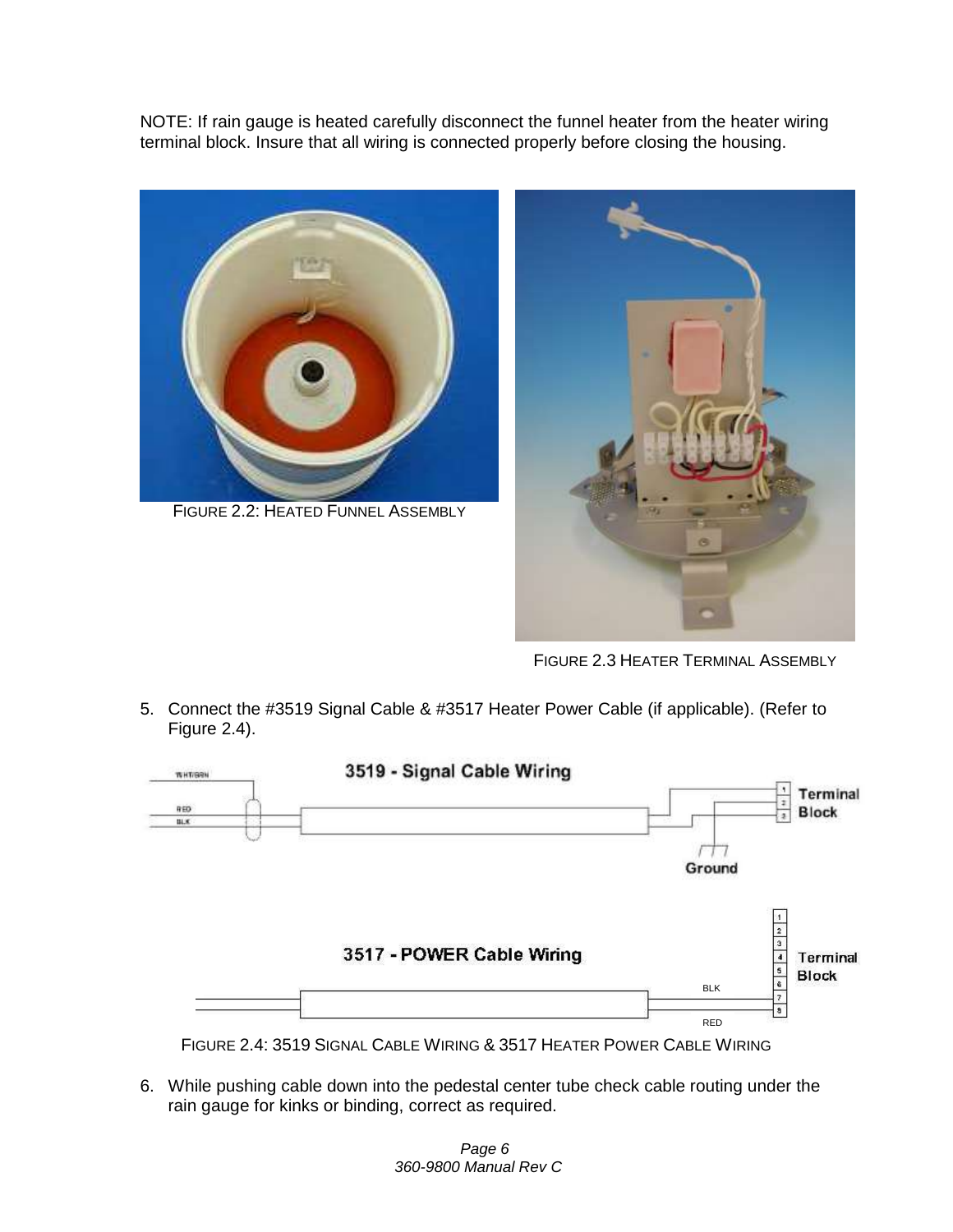7. Connect the #3519 Signal Cable to the logger/counting device. Connect the #3517 Heater Power Cable to the power source.

NOTE: Before turning on power to heated rain gauge insure proper voltage and wattage are being applied. Refer to the heater specifications in section 1.1.

8. Level the rain gauge by observing the location of the bubble in the bubble level (adjust as required). Note: This rain gauge has been calibrated at the factory with the bubble centered; any deviation from this could affect accuracy. (Refer to Figure 2.5).



FIGURE 2.5: BUBBLE LEVEL & MOUNTING ADJUSTMENT

#### <span id="page-6-0"></span>**CAUTION**

Gently remove the foam shipping restraints (Refer to Figure 2.6) from the tipping bucket. Manually tip the bucket for specified calibration rainfall recorded per each tip. If no output, check connections.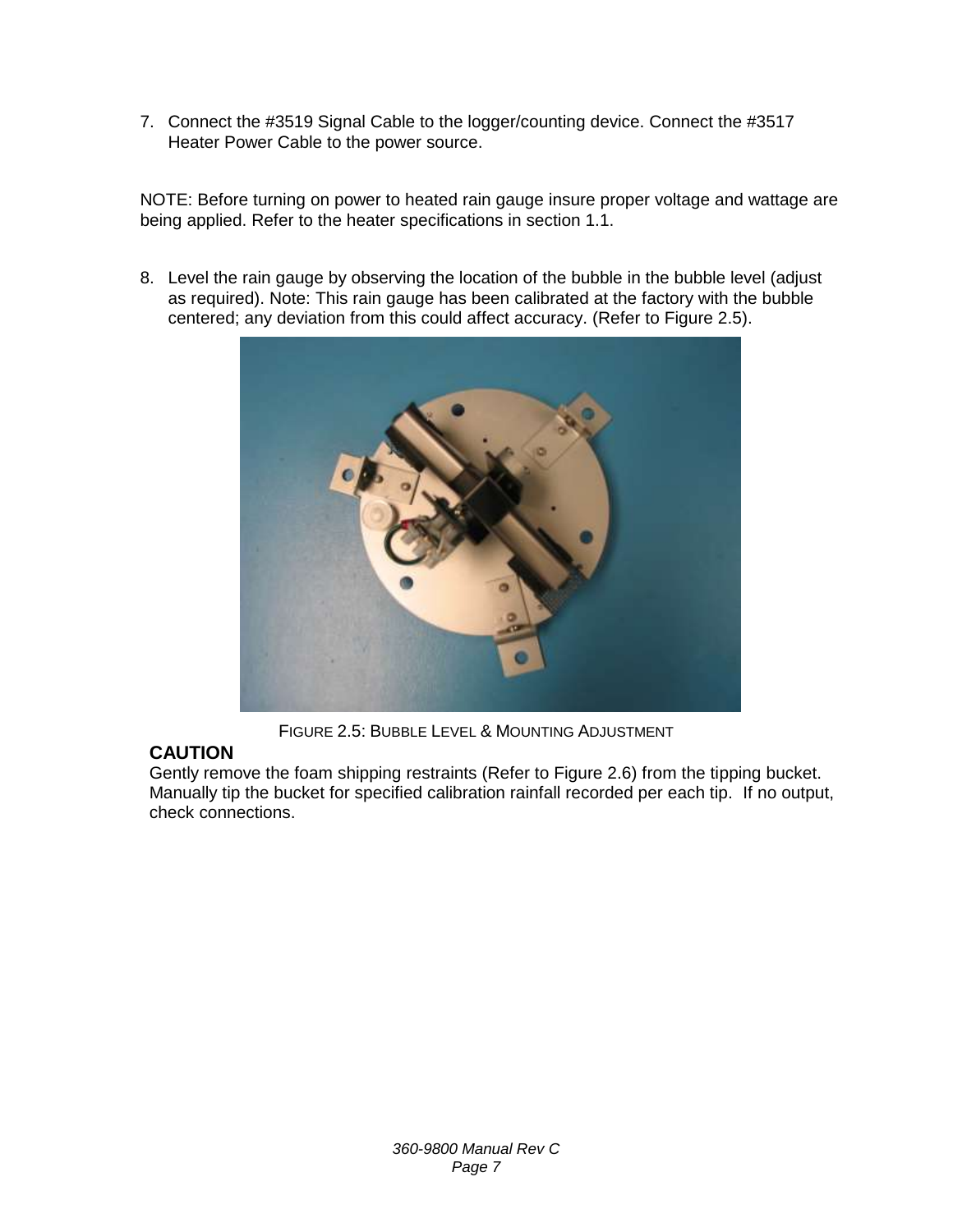

FIGURE 2.6: FOAM BUCKET RESTRAINTS

- <span id="page-7-0"></span>9. Insure that all wiring is connected properly before closing the housing.
- 10. Install the housing onto the rain gauge base.
- 11. Align holes in housing and captive nuts in base. Re-install three screws and washers to secure housing onto base.
- 12. Remove both screens from plastic bags and install in funnel as shown below. (Refer to Figure 2.7). Care must be taken at the sharp-edged orifice to avoid personal injury and damage to the thin edge.





PART# 2504 & 3465

FIGURE 2.7: COLLECTION FUNNEL & ORIFICE SCREENS

<span id="page-7-1"></span>13. Rain gauge is now ready for operation.

#### **CAUTION**

To avoid possible damage and loss of calibration during any further shipments, re-insert foam shipping restraints to immobilize the tipping bucket.

> *Page 8 360-9800 Manual Rev C*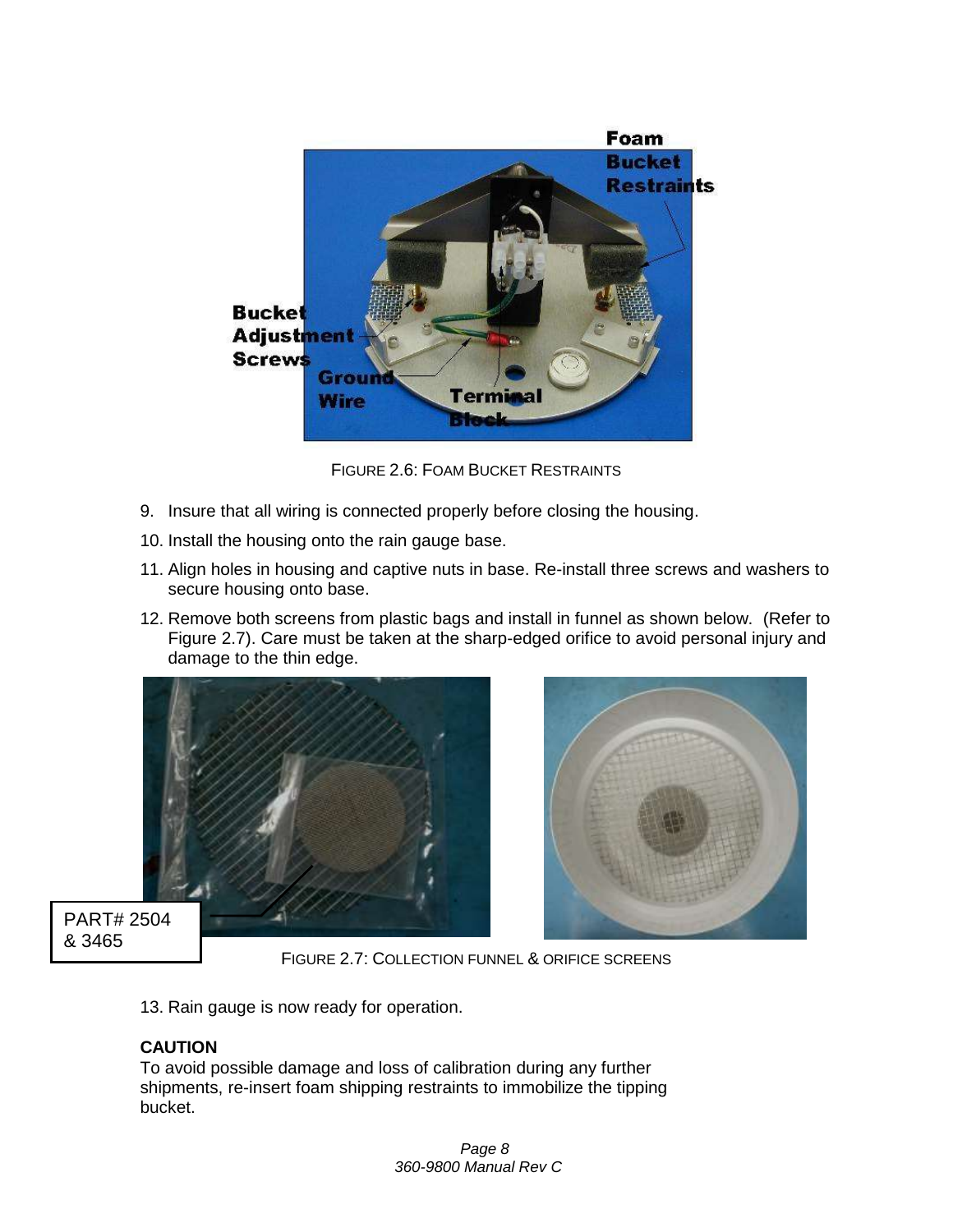## <span id="page-8-0"></span>**3.0 Calibration**

The sensor is factory calibrated, recalibration is not required unless damage has occurred or the adjustment screws have loosened. To check or recalibrate, perform the following steps:

- a. Remove housing
- b. Check the bubble level to see if the sensor is level.
- <span id="page-8-2"></span>c. Wet the tipping bucket assembly using a buret or graduated cylinder; slowly pour the measured quantity of water into the tipping bucket, which should then tip. Repeat for the alternate bucket. If both buckets tip when filled with the measured quantity of water, the sensor is properly calibrated. If they do not, recalibrate as follows:

| <b>Tip Calibration</b> | <b>Water Quantity</b> |  |
|------------------------|-----------------------|--|
| 0.1 <sub>mm</sub>      | 2.0 milliliters       |  |
| 0.2 <sub>mm</sub>      | 4.0 milliliters       |  |
| 0.25mm or .01in        | 5.0 milliliters       |  |

#### TABLE 3-1:CALIBRATION QUANTITIES

- 1. Release the lock nuts on the cup adjustment screws.
- 2. Move the adjustment screws down to the position that would place the bucket far out of calibration.
- 3. Allow the measured quantity of water to enter the bucket.
- 4. Turn the cup adjustment screw up until the bucket assembly tips. Tighten the lock nut.
- 5. Repeat steps 3 and 4 for the opposite bucket.
- 6. Measure the quantity of water necessary to tip the bucket several times to ensure proper calibration.
- d. After installation and calibration (if necessary), replace the housing on the gauge.

## <span id="page-8-1"></span>**4.0 Maintenance\***

At six-month intervals, perform the following steps:

- a. Clean funnel and buckets.
- b. Do NOT lubricate the pivot shaft, as any lubricant may attract dust and dirt and cause wear or drag.
- c. Verify that the bucket moves freely and that translator card or data logger registers proper calibration for each bucket tip.

\*Based on average to adverse environments.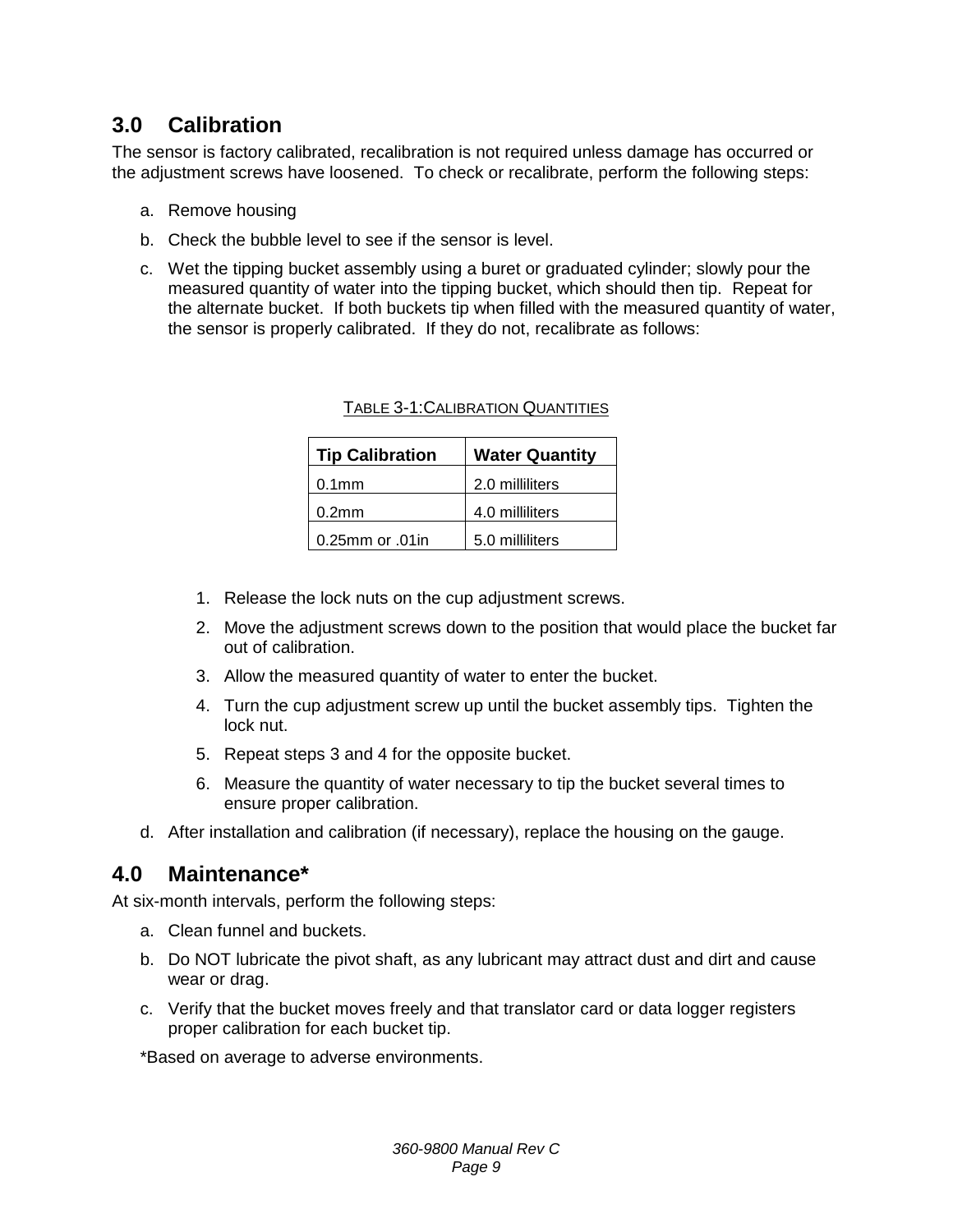## TABLE 4-1: 360 SERIES PART REPLACEMENT

<span id="page-9-0"></span>

| <b>ITEM</b>    | <b>DESCRIPTION</b>                 | PART#              | <b>IMAGE</b>     |
|----------------|------------------------------------|--------------------|------------------|
| $\mathbf{1}$   | Screen, 2-9/16 DIA., SST           | 2504               |                  |
| $\overline{2}$ | Screen, Primary (6" RG)            | 3465               |                  |
| $\overline{3}$ | Screen, Base                       | 3522<br>$(2$ PLCS) |                  |
| $\overline{4}$ | Circuit Board Assy, Reed<br>Switch | 3487               |                  |
| $\overline{5}$ | Assy, Tip Bucket (Plastic)         | 3554               |                  |
| $\overline{6}$ | Assy, Tip Bucket (Metal)           | 3478               |                  |
| $\overline{7}$ | <b>Pivot Shaft</b>                 | 3477               |                  |
| $\bf 8$        | <b>Heated Funnel Assy</b>          | 10159              | TCT <sub>1</sub> |